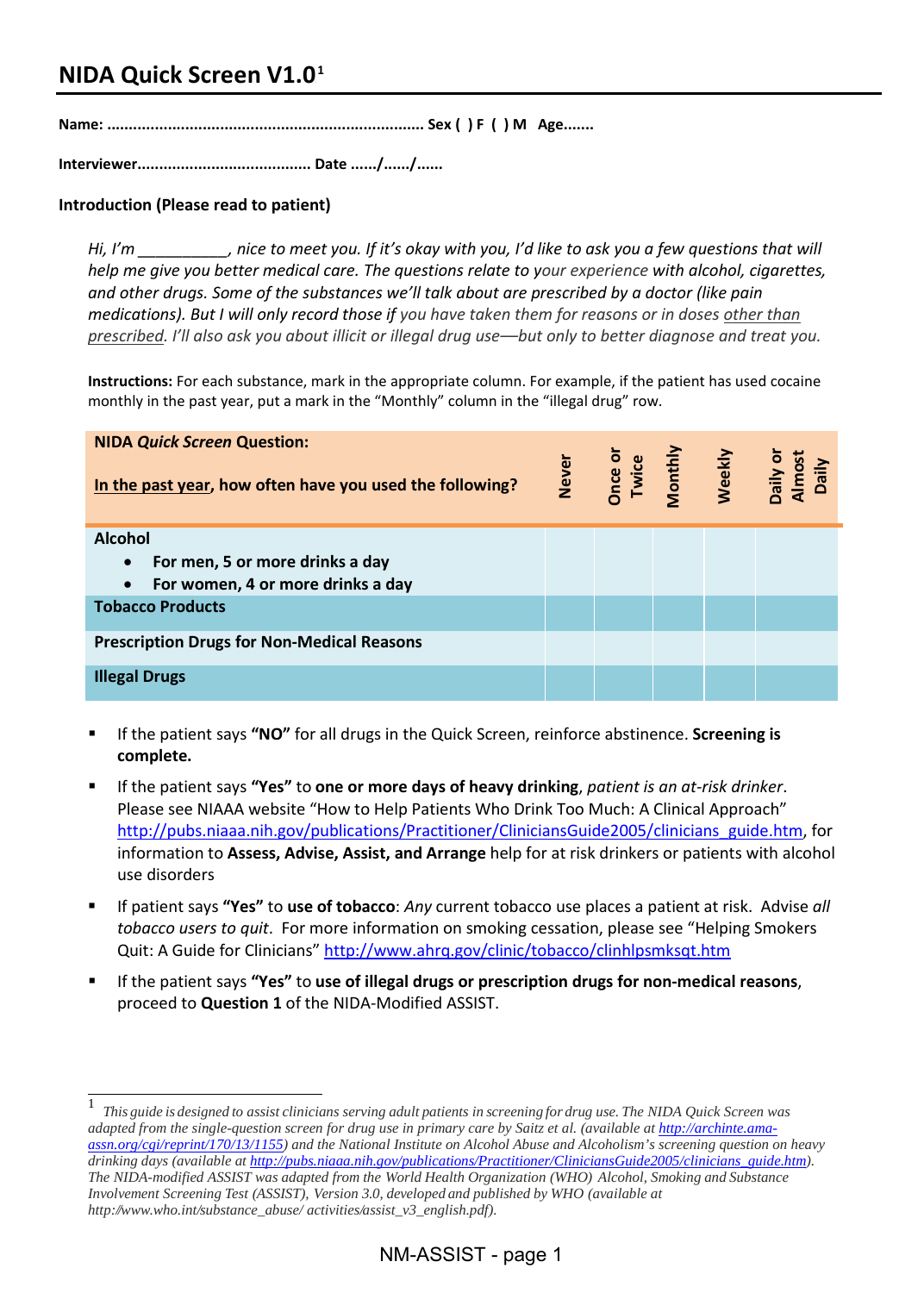# **Questions 1-8 of the NIDA-Modified ASSIST V2.0**

**Instructions:** Patients may fill in the following form themselves but screening personnel should offer to read the questions aloud in a private setting and complete the form for the patient. To preserve confidentiality, a protective sheet should be placed on top of the questionnaire so it will not be seen by other patients after it is completed but before it is filed in the medical record.

|             | <b>Question 1 of 8, NIDA-Modified ASSIST</b>                                                                                                                            | <b>Yes</b> | <b>No</b> |
|-------------|-------------------------------------------------------------------------------------------------------------------------------------------------------------------------|------------|-----------|
|             | In your LIFETIME, which of the following substances have<br>you ever used?<br>*Note for Physicians: For prescription medications, please report<br>nonmedical use only. |            |           |
| а.          | <b>Cannabis</b> (marijuana, pot, grass, hash, etc.)                                                                                                                     |            |           |
| b.          | Cocaine (coke, crack, etc.)                                                                                                                                             |            |           |
| $c_{\cdot}$ | Prescription stimulants (Ritalin, Concerta, Dexedrine,<br>Adderall, diet pills, etc.)                                                                                   |            |           |
| d.          | Methamphetamine (speed, crystal meth, ice, etc.)                                                                                                                        |            |           |
| e.          | Inhalants (nitrous oxide, glue, gas, paint thinner, etc.)                                                                                                               |            |           |
| f.          | Sedatives or sleeping pills (Valium, Serepax, Ativan, Xanax,<br>Librium, Rohypnol, GHB, etc.)                                                                           |            |           |
| g.          | Hallucinogens (LSD, acid, mushrooms, PCP, Special K,<br>ecstasy, etc.)                                                                                                  |            |           |
| h.          | <b>Street opioids</b> (heroin, opium, etc.)                                                                                                                             |            |           |
| i.          | Prescription opioids (fentanyl, oxycodone [OxyContin,<br>Percocet], hydrocodone [Vicodin], methadone,<br>buprenorphine, etc.)                                           |            |           |
| j.          | Other $-$ specify:                                                                                                                                                      |            |           |

- Given the patient's response to the Quick Screen, the patient *should not indicate* **"NO"** for all drugs in Question 1. If they do, remind them that their answers to the Quick Screen indicated they used an illegal or prescription drug for nonmedical reasons within the past year and then **repeat Question 1**. If the patient indicates that the drug used is not listed, please mark **'Yes'** next to 'Other' and continue to **Question 2** of the NIDA-Modified ASSIST**.**
- If the patient says **"Yes"** to any of the drugs, proceed to **Question 2** of the NIDA-Modified ASSIST.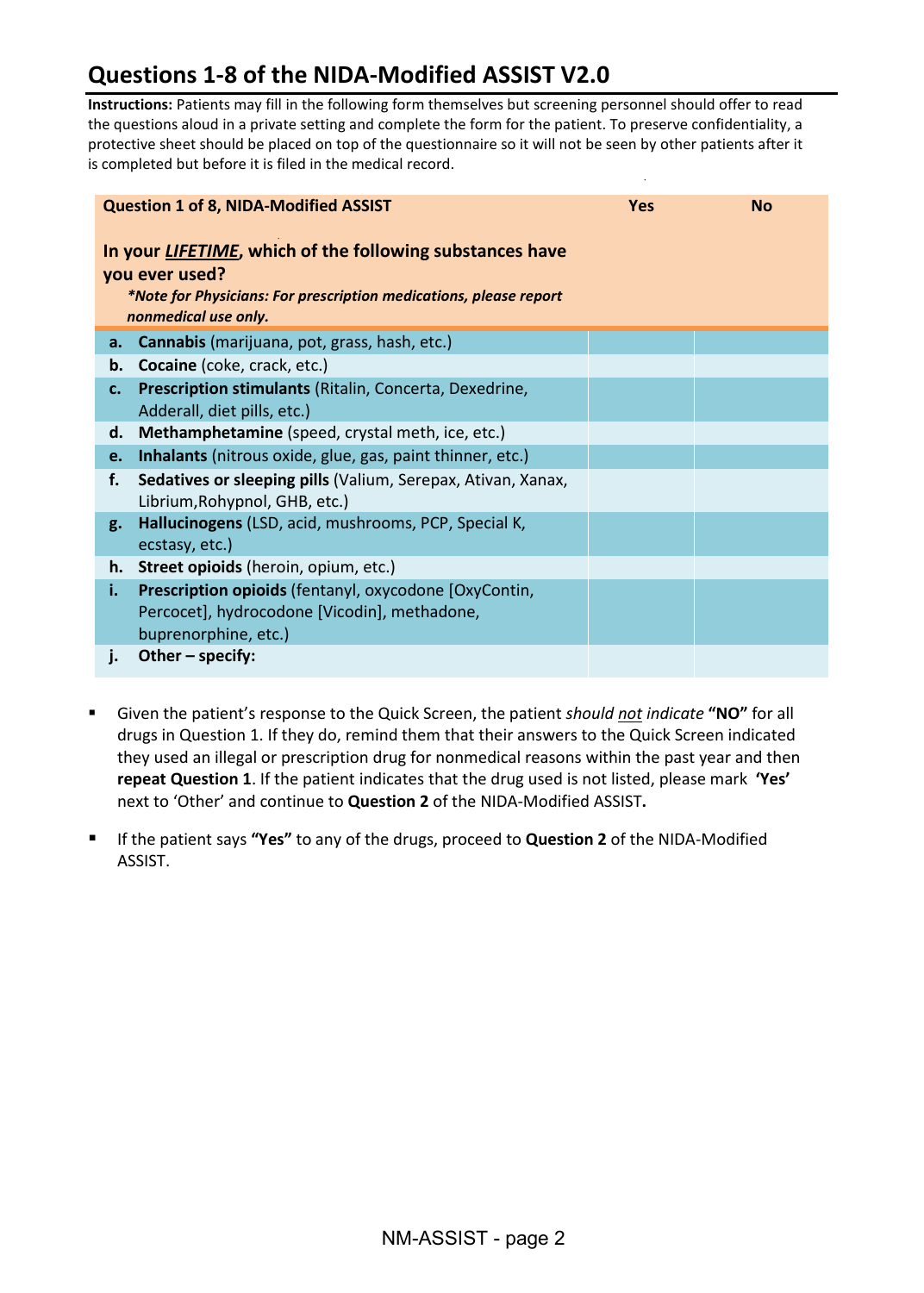|           | <b>Question 2 of 8, NIDA-Modified ASSIST</b>                                                                                  |                |                  |                |                |                             |
|-----------|-------------------------------------------------------------------------------------------------------------------------------|----------------|------------------|----------------|----------------|-----------------------------|
| 2.        | In the past three months, how often have you<br>used the substances you mentioned (first drug,<br>second drug, etc)?          | <b>Never</b>   | Once or<br>Twice | Monthly        | Weekly         | Almost<br>Daily<br>Daily or |
|           | Cannabis (marijuana, pot, grass, hash, etc.)                                                                                  | $\overline{0}$ | $\overline{2}$   | 3              | $\overline{4}$ | 6                           |
|           | Cocaine (coke, crack, etc.)                                                                                                   | $\overline{0}$ | $\overline{2}$   | $\overline{3}$ | $\overline{4}$ | 6                           |
|           | Prescription stimulants (Ritalin, Concerta,<br>Dexedrine, Adderall, diet pills, etc.)                                         | $\mathbf 0$    | $\overline{2}$   | 3              | $\overline{4}$ | 6                           |
| $\bullet$ | Methamphetamine (speed, crystal meth, ice, etc.)                                                                              | $\Omega$       | 2                | 3              | $\overline{4}$ | 6                           |
|           | Inhalants (nitrous oxide, glue, gas, paint thinner,<br>etc.)                                                                  | $\overline{0}$ | $\overline{2}$   | 3              | $\overline{4}$ | 6                           |
| $\bullet$ | Sedatives or sleeping pills (Valium, Serepax,<br>Ativan, Librium, Xanax, Rohypnol, GHB, etc.)                                 | $\Omega$       | $\overline{2}$   | 3              | $\overline{4}$ | 6                           |
| $\bullet$ | Hallucinogens (LSD, acid, mushrooms, PCP, Special<br>K, ecstasy, etc.)                                                        | $\mathbf{0}$   | $\overline{2}$   | 3              | $\overline{4}$ | 6                           |
|           | Street opioids (heroin, opium, etc.)                                                                                          | $\Omega$       | $\overline{2}$   | 3              | $\overline{4}$ | 6                           |
|           | Prescription opioids (fentanyl, oxycodone<br>[OxyContin, Percocet], hydrocodone [Vicodin],<br>methadone, buprenorphine, etc.) | $\Omega$       | $\overline{2}$   | 3              | $\overline{4}$ | 6                           |
|           | Other - Specify:                                                                                                              | $\overline{0}$ | $\overline{2}$   | 3              | $\overline{4}$ | 6                           |

 For patients who report **"Never"** having used any drug in the past 3 months: **Go to Questions 6-8**.

For any recent **illicit or nonmedical prescription drug use**, go to **Question 3.**

| 3.          | In the past 3 months, how often have you had a strong desire<br>or urge to use (first drug, second drug, etc)?           | <b>Never</b> | Once or<br>Twice<br>Monthly<br>Weekly |                |    | Daily or<br>Almost<br>Daily |
|-------------|--------------------------------------------------------------------------------------------------------------------------|--------------|---------------------------------------|----------------|----|-----------------------------|
| a.          | Cannabis (marijuana, pot, grass, hash, etc.)                                                                             | $\Omega$     | 3                                     | 4              | 5  | 6                           |
| b.          | Cocaine (coke, crack, etc.)                                                                                              | $\Omega$     | 3                                     | 4              | 5  | 6                           |
| $c_{\cdot}$ | Prescribed Amphetamine type stimulants (Ritalin, Concerta,<br>Dexedrine, Adderall, diet pills, etc.)                     | $\Omega$     | 3                                     | $\overline{4}$ | 5  | 6                           |
| d.          | Methamphetamine (speed, crystal meth, ice, etc.)                                                                         | $\Omega$     | 3                                     | $\overline{4}$ | 5  | 6                           |
| e.          | Inhalants (nitrous oxide, glue, gas, paint thinner, etc.)                                                                | $\theta$     | 3                                     | $\overline{4}$ | 5  | 6                           |
| f.          | Sedatives or sleeping pills (Valium, Serepax, Ativan, Librium,<br>Xanax, Rohypnol, GHB, etc.)                            | $\Omega$     | 3                                     | 4              | 5  | 6                           |
| g.          | Hallucinogens (LSD, acid, mushrooms, PCP, Special K, ecstasy,<br>etc.)                                                   | $\Omega$     | 3                                     | $\overline{4}$ | 5  | 6                           |
| h.          | <b>Street Opioids (heroin, opium, etc.)</b>                                                                              | $\mathbf 0$  | 3                                     | 4              | 5  | 6                           |
| i.          | Prescribed opioids (fentanyl, oxycodone [OxyContin, Percocet],<br>hydrocodone [Vicodin], methadone, buprenorphine, etc.) | $\Omega$     | 3                                     | $\overline{4}$ | 5. | 6                           |
| j.          | Other - Specify:                                                                                                         | $\Omega$     | 3                                     | 4              | 5  | 6                           |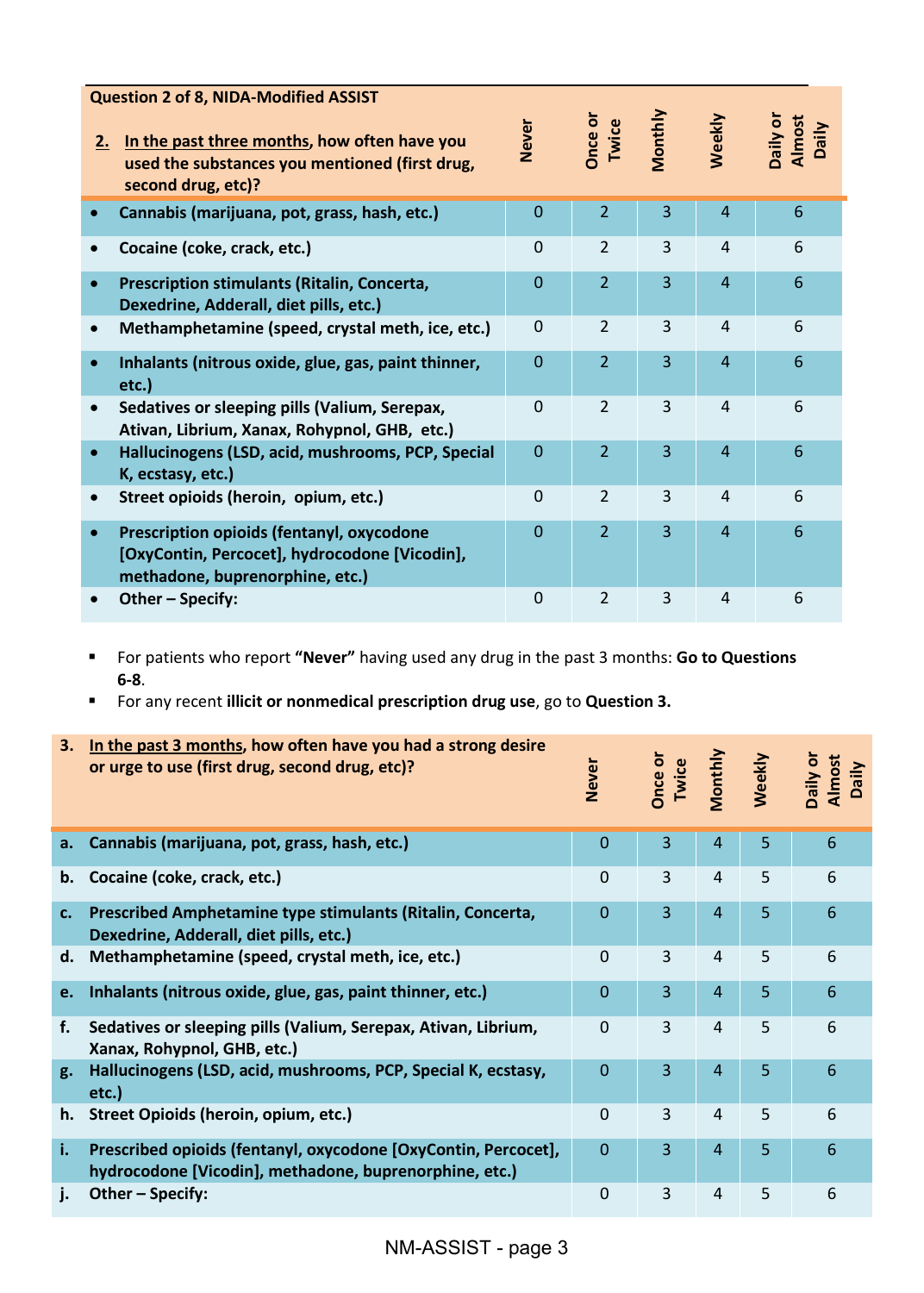| 4.            | During the past 3 months, how often has your use of (first<br>drug, second drug, etc) led to health, social, legal or financial<br>problems? | Never    | Once or<br>Twice | Monthly | Weekly | Daily or<br>Almost<br>Daily |
|---------------|----------------------------------------------------------------------------------------------------------------------------------------------|----------|------------------|---------|--------|-----------------------------|
| a.            | Cannabis (marijuana, pot, grass, hash, etc.)                                                                                                 | $\Omega$ | $\overline{4}$   | 5       | 6      | $\overline{7}$              |
| b.            | Cocaine (coke, crack, etc.)                                                                                                                  | $\Omega$ | $\overline{4}$   | 5       | 6      | $\overline{7}$              |
| $C_{\bullet}$ | Prescribed Amphetamine type stimulants (Ritalin, Concerta,<br>Dexedrine, Adderall, diet pills, etc.)                                         | $\Omega$ | $\overline{4}$   | 5       | 6      | 7                           |
| d.            | Methamphetamine (speed, crystal meth, ice, etc.)                                                                                             | $\Omega$ | $\overline{4}$   | 5       | 6      | 7                           |
| e.            | Inhalants (nitrous oxide, glue, gas, pain thinner, etc.)                                                                                     | $\Omega$ | $\overline{4}$   | 5       | 6      | 7                           |
| f.            | Sedatives or sleeping pills (Valium, Serepax, Ativan, Librium,<br>Xanax, Rohypnol, GHB, etc.)                                                | $\Omega$ | $\overline{4}$   | 5       | 6      | 7                           |
| g.            | Hallucinogens (LSD, acid, mushrooms, PCP, Special K, ecstasy,<br>etc.)                                                                       | $\Omega$ | $\overline{4}$   | 5       | 6      | 7                           |
| h.            | Street opioids (heroin, opium, etc.)                                                                                                         | $\Omega$ | $\overline{4}$   | 5       | 6      | 7                           |
| i.            | Prescribed opioids (fentanyl, oxycodone [OxyContin,<br>Percocet], hydrocodone [Vicodin], methadone,<br>buprenorphine, etc.)                  | $\Omega$ | $\overline{4}$   | 5       | 6      | $\overline{7}$              |
| j.            | Other - Specify:                                                                                                                             | $\Omega$ | 4                | 5       | 6      | 7                           |

| 5.            | During the past 3 months, how often have you failed to do<br>what was normally expected of you because of your use of<br>(first drug, second drug, etc)? | <b>Never</b> | Once or<br>Twice | Monthly | Weekly         | Daily or<br>Almost<br>Viie |
|---------------|----------------------------------------------------------------------------------------------------------------------------------------------------------|--------------|------------------|---------|----------------|----------------------------|
| a.            | Cannabis (marijuana, pot, grass, hash, etc.)                                                                                                             | $\theta$     | 5                | 6       | 7              | 8                          |
| b.            | Cocaine (coke, crack, etc.)                                                                                                                              | $\Omega$     | 5                | 6       | 7              | 8                          |
| $C_{\bullet}$ | Prescribed Amphetamine type stimulants (Ritalin, Concerta,<br>Dexedrine, Adderall, diet pills, etc.)                                                     | $\theta$     | 5                | 6       | 7              | 8                          |
| d.            | Methamphetamine (speed, crystal meth, ice, etc.)                                                                                                         | $\Omega$     | 5                | 6       | 7              | 8                          |
| e.            | Inhalants (nitrous oxide, glue, gas, paint thinner, etc.)                                                                                                | $\theta$     | 5                | 6       | 7              | 8                          |
| f.            | Sedatives or sleeping pills (Valium, Serepax, Ativan, Librium,<br>Xanax, Rohypnol, GHB, etc.)                                                            | $\Omega$     | 5                | 6       | 7              | 8                          |
| g.            | Hallucinogens (LSD, acid, mushrooms, PCP, Special K, ecstasy,<br>etc.)                                                                                   | $\Omega$     | 5                | 6       | 7              | 8                          |
| h.            | Street Opioids (heroin, opium, etc.)                                                                                                                     | $\Omega$     | 5                | 6       | $\overline{7}$ | 8                          |
| i.            | Prescribed opioids (fentanyl, oxycodone [OxyContin,<br>Percocet], hydrocodone [Vicodin], methadone,<br>buprenorphine, etc.)                              | $\Omega$     | 5                | 6       | 7              | 8                          |
| j.            | Other - Specify:                                                                                                                                         | $\Omega$     | 5                | 6       | 7              | 8                          |

**Instructions:** Ask Questions 6 & 7 for all substances **ever used** (i.e., those endorsed in the Question 1).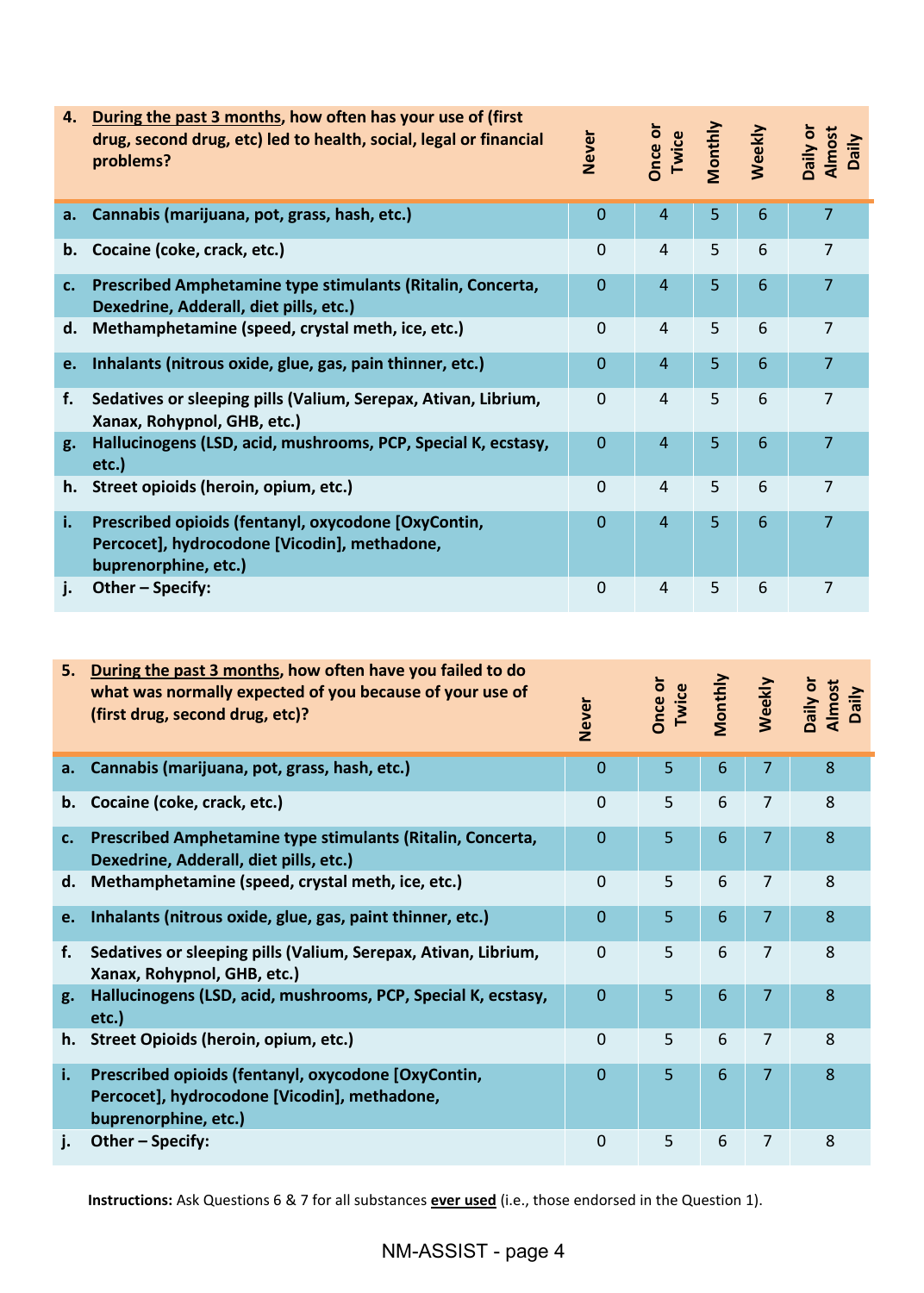|             | 6. Has a friend or relative or anyone else ever<br>expressed concern about your use of (first drug,<br>second drug, etc)?   | No, never      | Yes, but not in<br>the past 3<br>months | Yes, in the past 3<br>months |
|-------------|-----------------------------------------------------------------------------------------------------------------------------|----------------|-----------------------------------------|------------------------------|
|             | a. Cannabis (marijuana, pot, grass, hash, etc.)                                                                             | $\mathbf 0$    | 3                                       | 6                            |
| b.          | Cocaine (coke, crack, etc.)                                                                                                 | 0              | 3                                       | 6                            |
| $c_{\cdot}$ | Prescribed Amphetamine type stimulants (Ritalin,<br>Concerta, Dexedrine, Adderall, diet pills, etc.)                        | $\Omega$       | 3                                       | 6                            |
|             | d. Methamphetamine (speed, crystal meth, ice,<br>etc.)                                                                      | 0              | 3                                       | 6                            |
|             | e. Inhalants (nitrous oxide, glue, gas, paint thinner,<br>etc.)                                                             | $\overline{0}$ | 3                                       | 6                            |
| f.          | Sedatives or sleeping pills (Valium, Serepax,<br>Xanax, Ativan, Librium, Rohypnol, GHB, etc.)                               | 0              | 3                                       | 6                            |
| g.          | Hallucinogens (LSD, acid, mushrooms, PCP,<br>Special K, ecstasy, etc.)                                                      | $\overline{0}$ | 3                                       | $6\phantom{1}6$              |
| h.          | Street opioids (heroin, opium, etc.)                                                                                        | 0              | 3                                       | 6                            |
| i.          | Prescribed opioids (fentanyl, oxycodone<br>[OxyContin, Percocet], hydrocodone [Vicodin],<br>methadone, buprenorphine, etc.) | $\overline{0}$ | 3                                       | $6\phantom{1}6$              |
| j.          | Other - Specify:                                                                                                            | 0              | 3                                       | 6                            |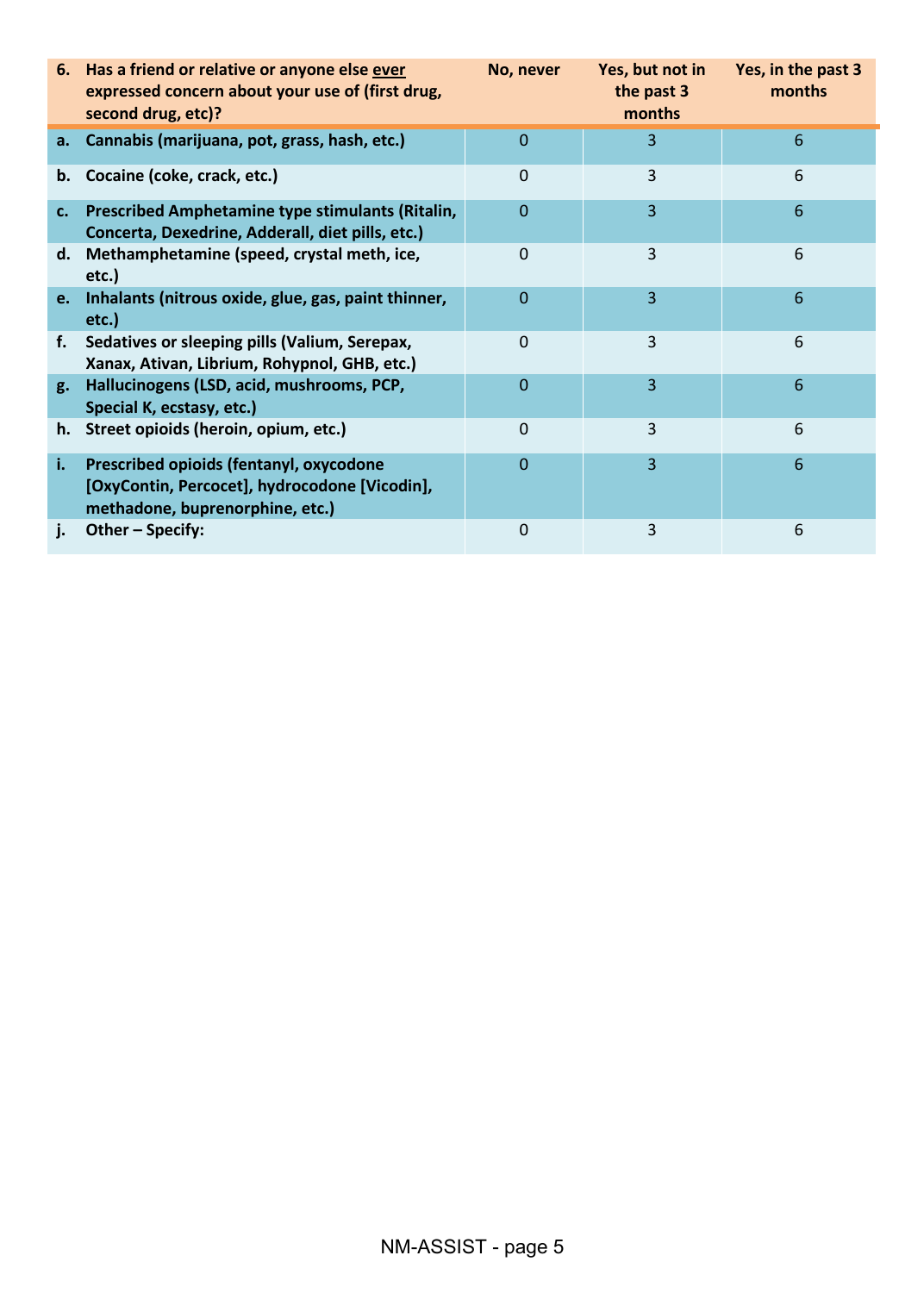|             | 7. Have you ever tried and failed to control, cut<br>down or stop using (first drug, second drug, etc)?                     | No, never | Yes, but not in<br>the past 3<br>months | Yes, in the past 3<br>months |
|-------------|-----------------------------------------------------------------------------------------------------------------------------|-----------|-----------------------------------------|------------------------------|
|             | a. Cannabis (marijuana, pot, grass, hash, etc.)                                                                             | $\Omega$  | 3                                       | 6                            |
| b.          | Cocaine (coke, crack, etc.)                                                                                                 | $\Omega$  | 3                                       | 6                            |
| $c_{\cdot}$ | Prescribed Amphetamine type stimulants (Ritalin,<br>Concerta, Dexedrine, Adderall, diet pills, etc.)                        | $\Omega$  | 3                                       | 6                            |
|             | d. Methamphetamine (speed, crystal meth, ice,<br>etc.)                                                                      | $\Omega$  | 3                                       | 6                            |
|             | e. Inhalants (nitrous oxide, glue, gas, paint thinner,<br>etc.)                                                             | $\Omega$  | 3                                       | 6                            |
| f.          | Sedatives or sleeping pills (Valium, Serepax,<br>Xanax, Ativan, Librium, Rohypnol, GHB, etc.)                               | $\Omega$  | 3                                       | 6                            |
|             | g. Hallucinogens (LSD, acid, mushrooms, PCP,<br>Special K, ecstasy, etc.)                                                   | $\Omega$  | 3                                       | 6                            |
| h.          | Street opioids (heroin, opium, etc.)                                                                                        | $\Omega$  | 3                                       | 6                            |
| i.          | Prescribed opioids (fentanyl, oxycodone<br>[OxyContin, Percocet], hydrocodone [Vicodin],<br>methadone, buprenorphine, etc.) | $\Omega$  | 3                                       | 6                            |
| j.          | Other - Specify:                                                                                                            | $\Omega$  | 3                                       | 6                            |

**Instructions:** Ask Question 8 if the patient endorses any drug that might be injected, including those that might be listed in the other category (e.g., steroids). Circle appropriate response.

| 8. Have you ever used any drug by injection | No. never | Yes, but not in | Yes, in the past 3 |
|---------------------------------------------|-----------|-----------------|--------------------|
| (NONMEDICAL USE ONLY)?                      |           | the past 3      | months             |
|                                             |           | months          |                    |

- **EXECOMMENT IS Recommend to patients reporting any prior or current intravenous drug use that they get tested** for HIV and Hepatitis B/C.
- **If patient reports using a drug by injection in the past three months, ask about their pattern of** injecting during this period to determine their risk levels and the best course of intervention.
	- o If patient responds that they inject once weekly or less OR fewer than 3 days in a row, provide a brief intervention including a discussions of the risks associated with injecting.
	- o If patient responds that they inject more than once per week OR 3 or more days in a row, refer for further assessment.

**Note:** Recommend to patients reporting any current use of alcohol or illicit drugs that they get tested for HIV and other sexually transmitted diseases.